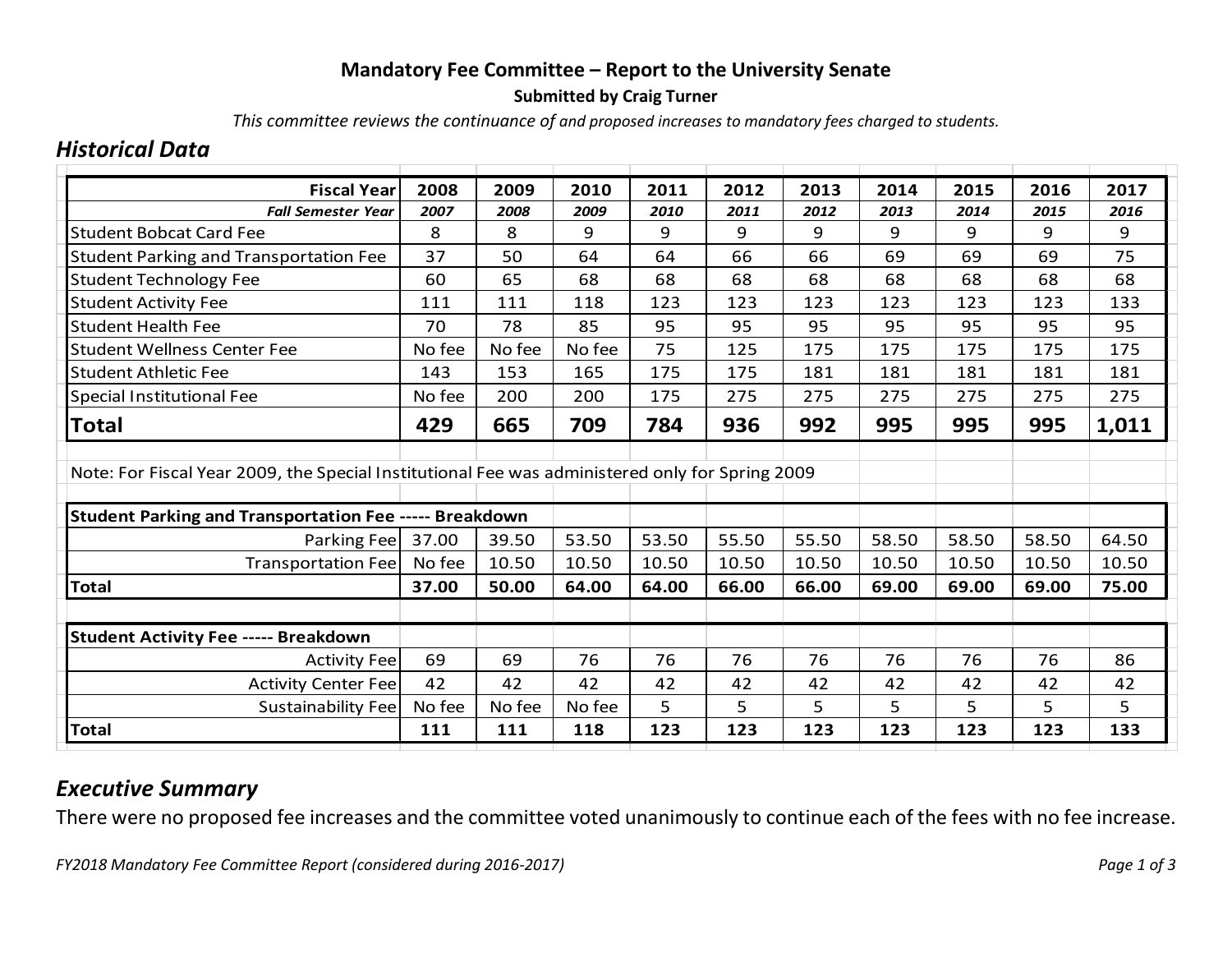# *Per USG policy*

 *Requests to continue or increase mandatory fees shall be reviewed and voted on by a mandatory fee committee that shall represent students, faculty and staff.* 

# *Internal Procedures*

*The committee shall consist of at least eight members: a minimum of four students, a Staff Council representative, two University Senate representatives and one member at large. The committee shall meet once in October to be given fee packets that include fee narratives and financials for discussion. The committee shall be expected to take away and review the details of the packet in preparation for a November meeting to deliberate and vote on the fees to be submitted to President and Cabinet for final approval before submission to the system office. Under very rare circumstances will additional meetings be necessary.* 

# *Mandatory Fee Committee Members*

| <b>Students</b>        | <b>University Senate Representatives</b> |
|------------------------|------------------------------------------|
| Laura Ahrens           | David McIntyre                           |
| <b>Matthew Jones</b>   | <b>Craig Turner</b>                      |
| Alimease Lowe          | <b>Staff Council Representative</b>      |
| <b>Charles Morgan</b>  | Sara Cordova                             |
| <b>Michael Muller</b>  | <b>At-Large Member</b>                   |
| <b>Bradley Spinner</b> | Andy Lewter                              |
|                        |                                          |

# *Mandatory Fee Tentative Calendar*

| <b>Tentative Date</b>            | <b>Action</b>                                                                                                                                                |
|----------------------------------|--------------------------------------------------------------------------------------------------------------------------------------------------------------|
| Tuesday, October 18, 2016        | Fee requests due in narrative format to Russ Williams at russ.williams@gcsu.edu                                                                              |
| Last week in October             | President and Vice President review requests                                                                                                                 |
| Tuesday, November 1, 2016        | Fee Committee meets to hand out and discuss fee requests                                                                                                     |
| Tuesday, November 15, 2016       | Fee Committee meets to for Q&A on the narratives and financial. If necessary, presentations<br>shall be made by fee representatives.                         |
| <b>Tuesday November 29, 2016</b> | Fee Committee meets to vote on requests.                                                                                                                     |
| Friday December 16, 2016         | President reviews recommendation of the fee committee; and if needed, an additional<br>meeting with the fee committee is scheduled prior to submittal to BoR |

*FY2018 Mandatory Fee Committee Report (considered during 2016-2017) Page 2 of 3*